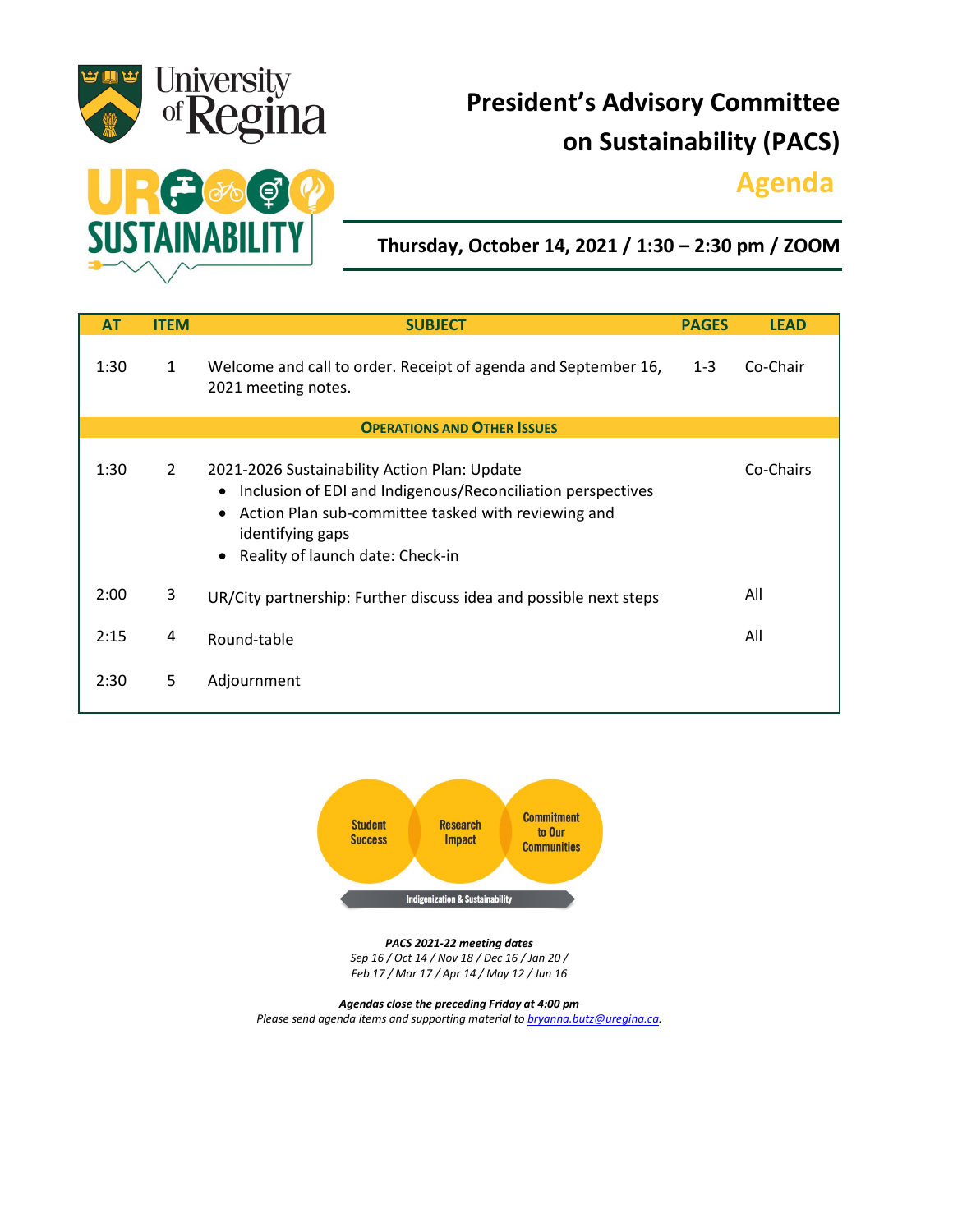

# **President's Advisory Committee on Sustainability (PACS)**

### **Meeting Notes.**



**Thursday, September 16, 2021 / 1:30 – 2:30 pm / Zoom**

| <b>MEMBERS</b> | d Gregory (Co-Chair), K McNutt (Co-Chair), B Butz (Resource), D Cherwaty, J Crivea (at 2:09pm), J Dale,<br>R Konecsni, N Paskewitz, R Petry, Hanna Tait (URSU rep), Y Siggins, J Raymond |  |
|----------------|------------------------------------------------------------------------------------------------------------------------------------------------------------------------------------------|--|
| <b>GUESTS</b>  | C Stange, Climate Action; C Reyda; B Waytuck C Daskalchuk (URSU Food Services Coordinator)                                                                                               |  |
| <b>REGRETS</b> | GSA representative, N Tajik (PACS student support), S Young                                                                                                                              |  |

#### **1. Welcome and call to order at 8:30 am**

Agenda received without emendation. URSU's Food Services Coordinator, Cassidy Daskalchuk, was introduced to PACS as an active member of the Committee who will represent URSU.

PACS engaged in a quick round-table discussion. R Petry informed PACS of the University of Saskatoon's and the City of Saskatoon's partnership on Climate. PACS would like to see a similar relationship between the UR and City of Regina.

R Petry moved that the University of Regina explore an agreement with the City of Regina on Climate and other sustainable goals. H Tait added that URSU be included in such an agreement. M/S – Petry / Dale CARRIED

Upon further discussion and recognition that PACS is advisory to the President, it was determined that this would need to be a recommendation to the President (that he sign an agreement). R Petry also mentioned the idea of including Saskatchewan Polytechnic in the agreement.

At the end of this discussion, PACS agreed to table this motion as further discussions need to occur.

Co-Chair Gregory moved to table the above motion as further discussions need to occur. M-Gregory CARRIED

#### **LEADERSHIP, COMMUNICATION AND ENGAGEMENT**

### **2. Sustainability and Community Engagement Fund (SCEF)**

- PACS agreed to tie this call for applications to the new Sustainability Action Plan and will promote it in January 2022.
- The Co-Chairs will request funding support from SLT to increase the amount of funds in this FOAPAL and the amount of awards to be distributed.
- In order to increase the threshold of awards (from \$2,000/award), the oversight of this fund will be transferred to the Research Office. As the Provost's Office would not have the capacity to oversee, manage and audit larger awards, Co-Chair McNutt advised that the Research Office would have the capacity.